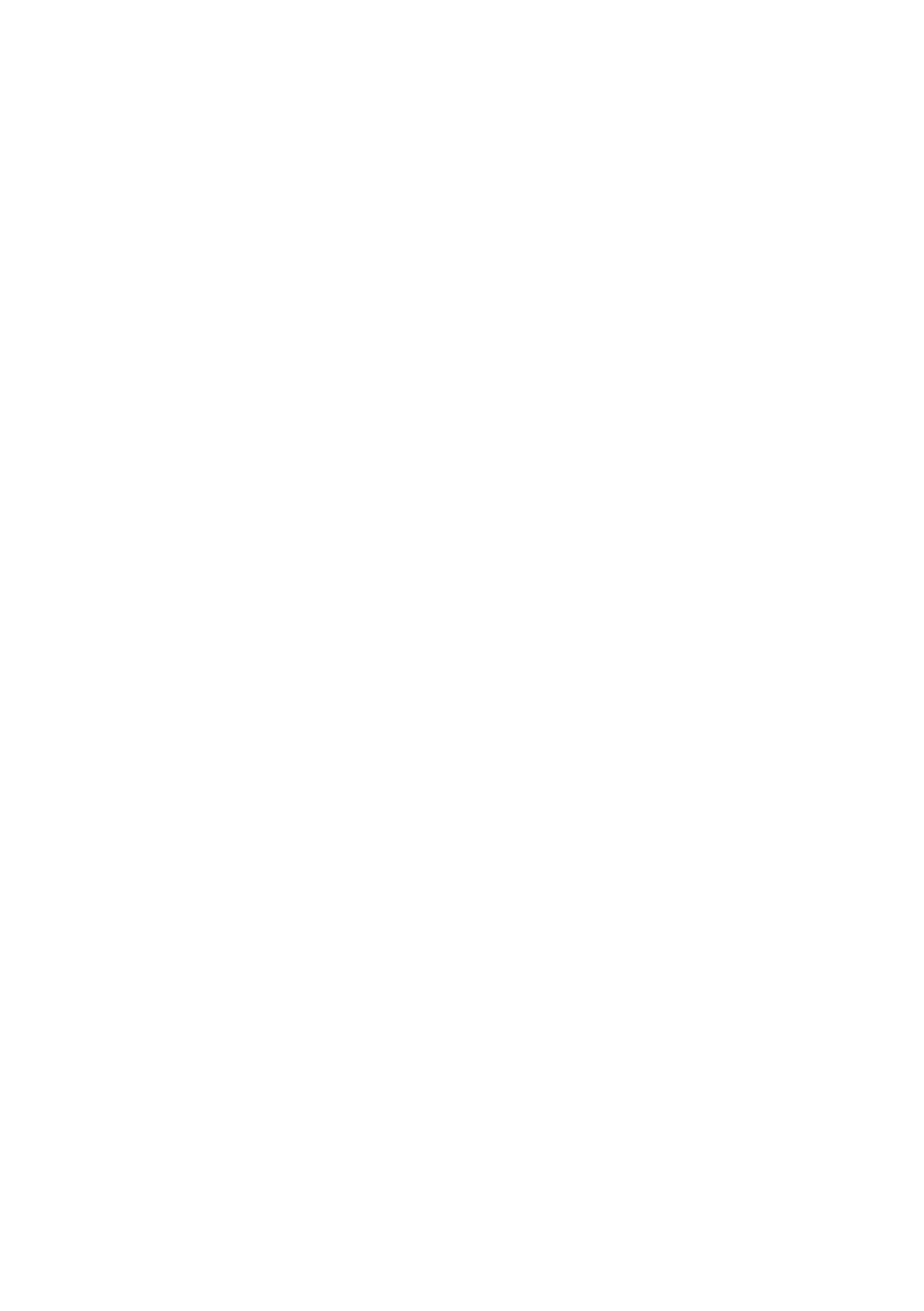#### *Contents*

#### **Copyright 2011 – MoTeC Pty Ltd**

The information in this document is subject to change without notice.

While every effort is taken to ensure correctness, no responsibility will be taken for the consequences of any inaccuracies or omissions in this manual.

V 1.0, 31 August 2011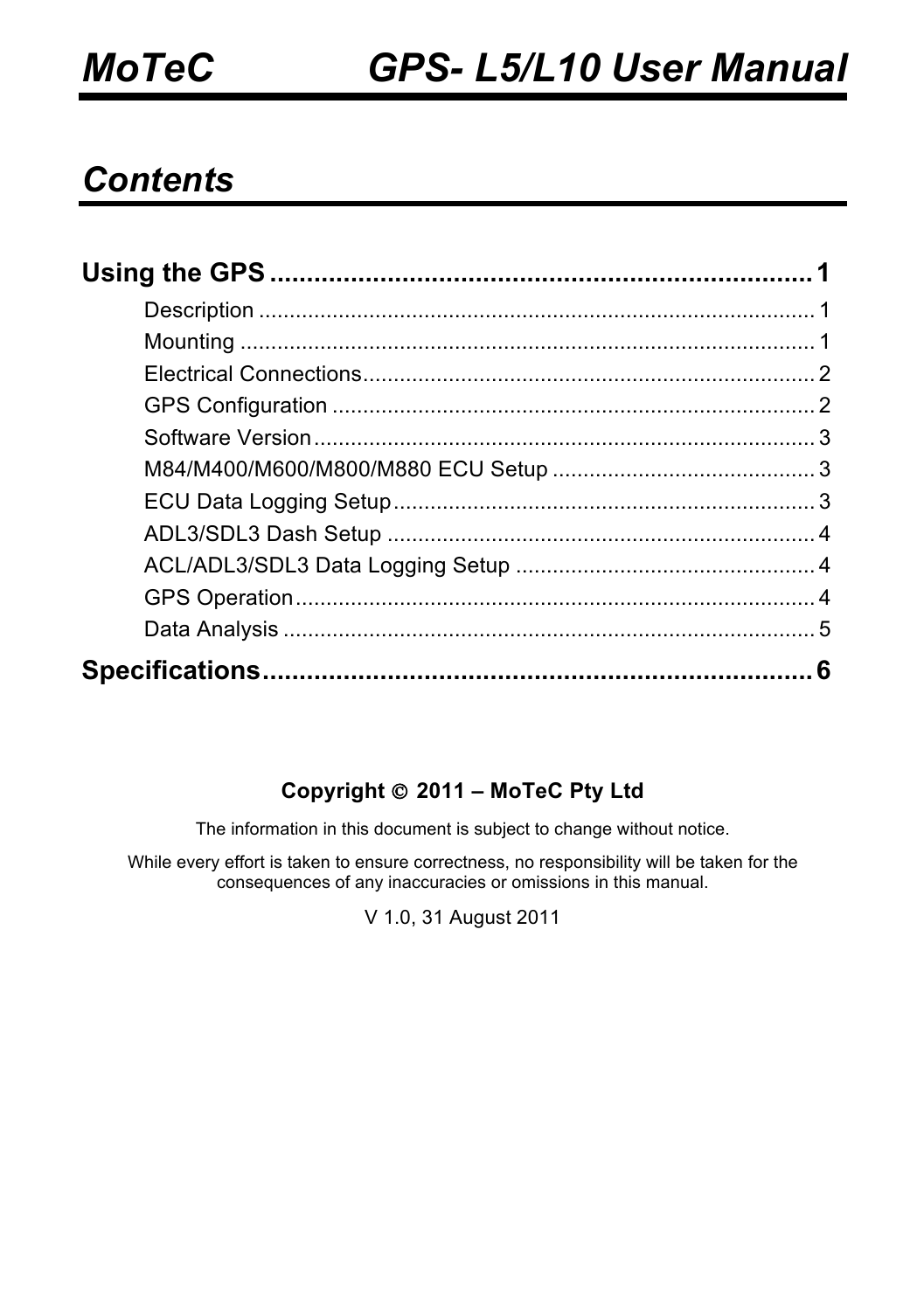# **Using the GPS**

### *Description*

The GPS-L5 is a 5 Hz GPS unit, set at a fixed baud rate of 19200 and is preconfigured to suit MoTeC 'Hundred Series' and M84 ECUs.

The GPS-L10 is a 10 Hz GPS unit suitable for use only with MoTeC Dash/Data Loggers (excluding original ADLs). It is configured at a fixed baud rate of 38400.

Both are suitable for the high dynamics of motor sport applications. The units have a built in antenna and provide speed and position information, as well as altitude, heading, date, time and GPS statistics.

In circuit racing, a GPS unit can be a cost effective alternative to the traditional lap timing system. When using a MoTeC Dash/Data Logger, the position of the start/finish line can be marked either by a push button operated by the driver when passing the line or by entering the coordinates directly into the data acquisition system. This position can then be used by the Dash/Data Logger as a beacon to calculate the lap time and by the data analysis software to indicate the start of each lap.

The speed information can be used for display and logging purposes, eliminating the need for wheel speed sensors. This is particularly useful for marine applications as there are no wheel speeds available.

GPS position information can be used in MoTeC's *i2* data analysis software to show and compare the driven lines and to create track maps. The driven lines can also be plotted over a Google Earth image, allowing circuit racers and rally drivers to see the path travelled in a real life context.

### *Mounting*

The GPS unit has an integrated antenna and should be mounted on an external horizontal surface that has a clear view of the sky. The unit should be mounted away from sources of interference including other antennas.

If mounting on a non metallic surface it may be necessary to add a metallic ground plane under the unit to improve the signal level. The ground plane should be at least 150 mm (6 in) square and may be made of aluminium or steel.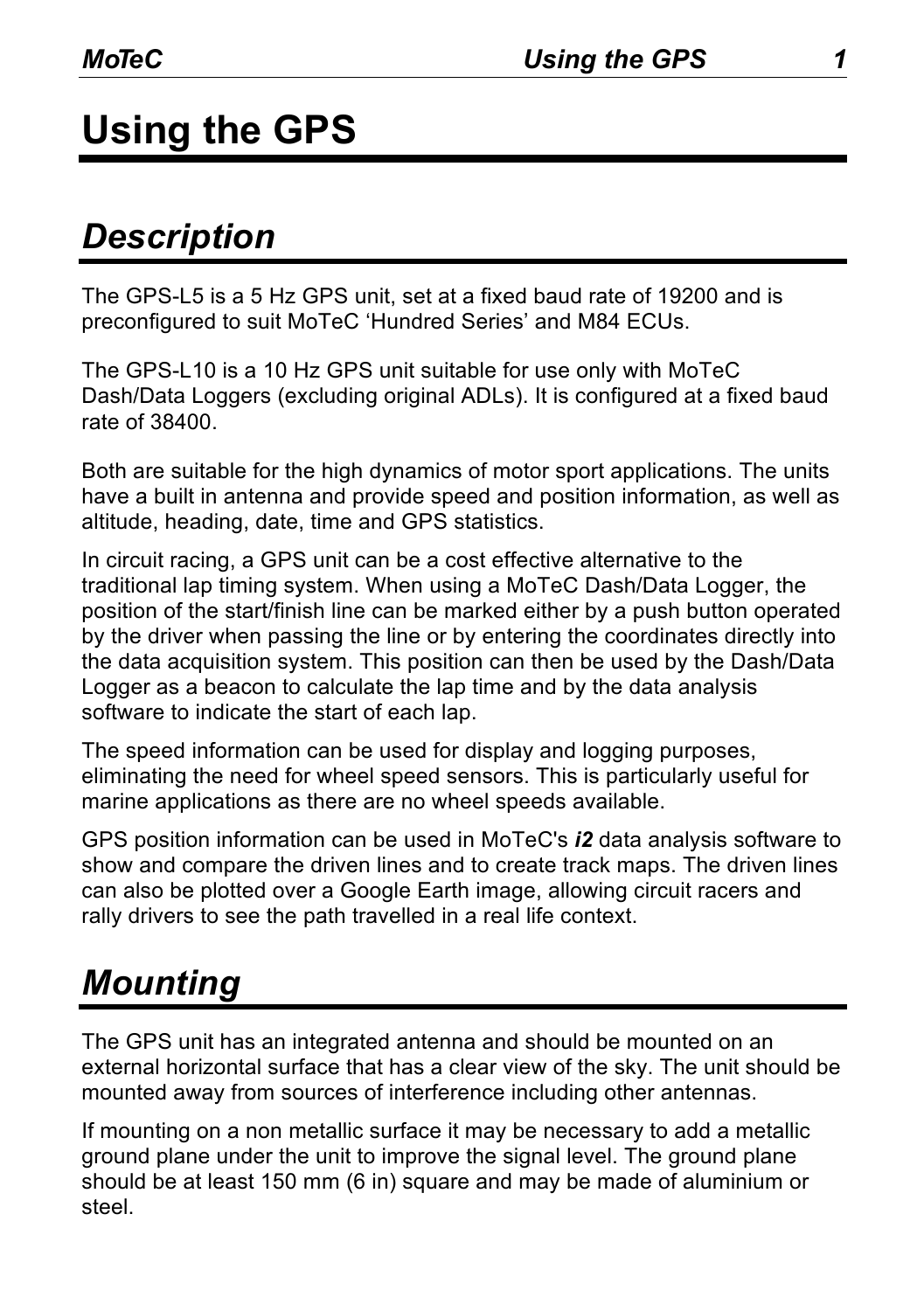### *Electrical Connections*

The GPS unit sends data to the logging device via an RS232 serial connection.

The wiring between the GPS connector and the logging device should be as short as possible, preferably less than 1 m (3 ft).

The following table shows how to wire the GPS unit to a number of MoTeC logging devices.

| <b>GPS</b><br><b>Pin</b> | <b>GPS</b><br><b>Name</b> | Logging<br><b>Device</b><br><b>Pin</b><br><b>Name</b> | ADL3      | SDL <sub>3</sub> | <b>ACL</b>                             | M84/M400/M600/<br><b>M800/M880 ECU</b> |
|--------------------------|---------------------------|-------------------------------------------------------|-----------|------------------|----------------------------------------|----------------------------------------|
| 1                        | Bat -                     | Bat -                                                 | 7         | 4                | Bat-from<br><b>VIM/SVIM</b>            | 15                                     |
| $\mathbf{2}$             | ТX                        | <b>RX</b>                                             | 79        | 34               | 15                                     | 18                                     |
| 3                        | <b>RX</b>                 | Not<br>Used                                           |           |                  |                                        |                                        |
| 4                        | 5V                        | 5V                                                    | 18<br>etc | 14               | Requires 5V<br>from<br><b>VIM/SVIM</b> | 9                                      |

Note that the ADL3 and SDL3 logging devices only have one serial connection therefore if an ECU is to be connected then it must be connected via CAN. (Note that not all ECUs have a CAN connection)

## *GPS Configuration*

The GPS-L10 comes preconfigured from MoTeC to suit MoTeC data loggers. The GPS-L5 comes preconfigured to suit MoTeC's 'Hundred Series' and M84 ECUs.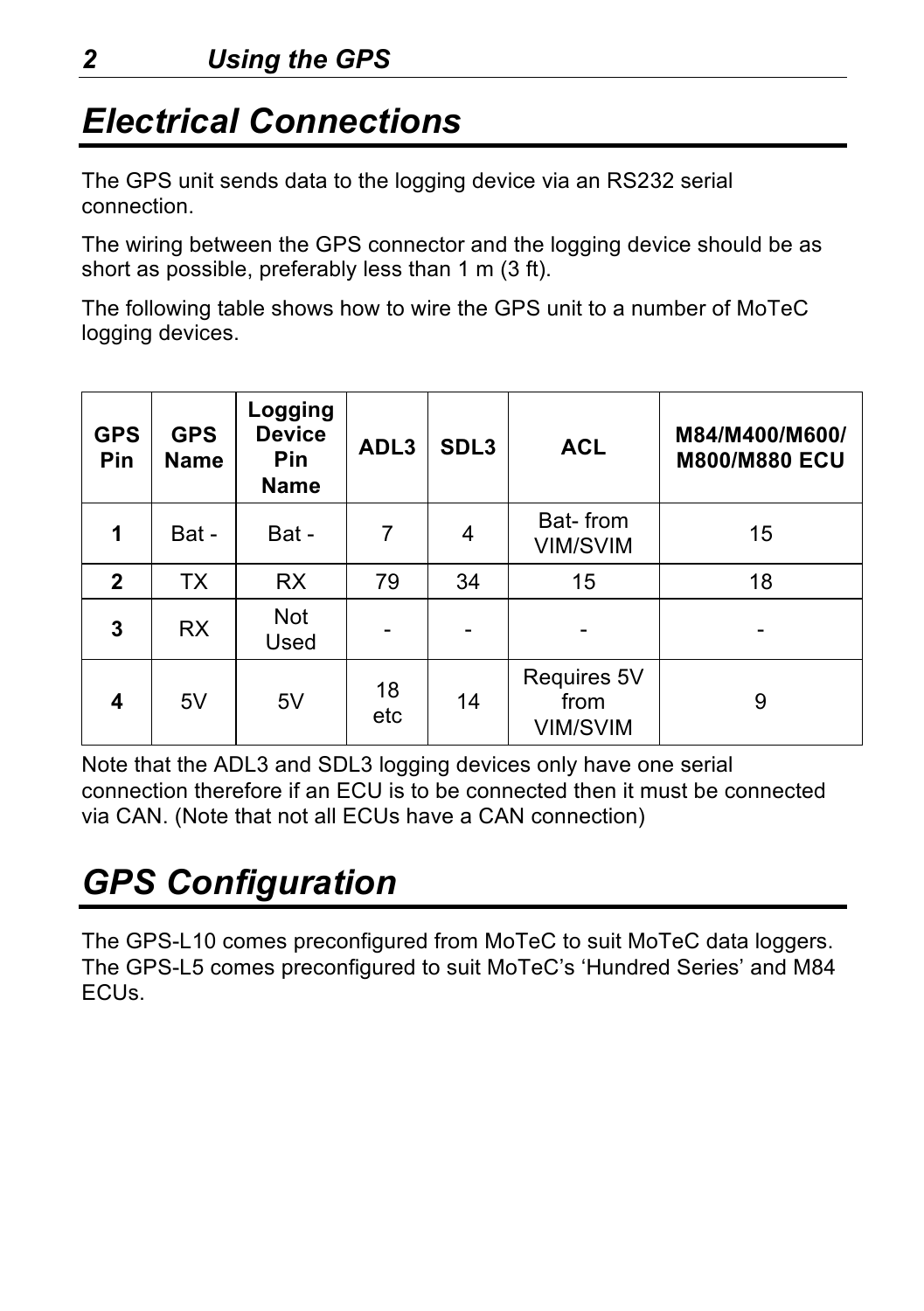### *Software Version*

The MoTeC device must be running the following software version (or higher)

SDL3 Version 2.2 or higher ADL3 Version 5.2 or higher<br>ACL Version 1.1 or higher Version 1.1 or higher M84 Version 1.10K2 or higher M400/M600/M800/M880 Version 3.51U2 or higher

### *M84/M400/M600/M800/M880 ECU Setup*

Ensure you are using the GPS-L5 unit. In the relevant MoTeC ECU Manager software on the *Adjust* menu click *General Setup>Communications>RS232 Telemetry Setup*

- o Enter Telemetry Baud Rate **19201**
- o Enter Telemetry Data Set **0** to turn the dataset Off

The M84 and 'Hundred Series' ECUs only process channels with 16 bit resolution. While logging, the 32 bit channels Time, Longitude and Latitude will be split into two 16 bit values. When viewing the data, using *i2* data analysis software, the original 32 bit values will be reassembled.

## *ECU Data Logging Setup*

In the relevant MoTeC ECU Manager software on the *Adjust* menu click *General Setup>Data Logging Setup>GPS*

- o Enter GPS Latitude HW **10**
- o Enter GPS Latitude LW **10**
- o Enter GPS Longitude HW **10**
- o Enter GPS Longitude LW **10**
- o Enter GPS Speed **10**.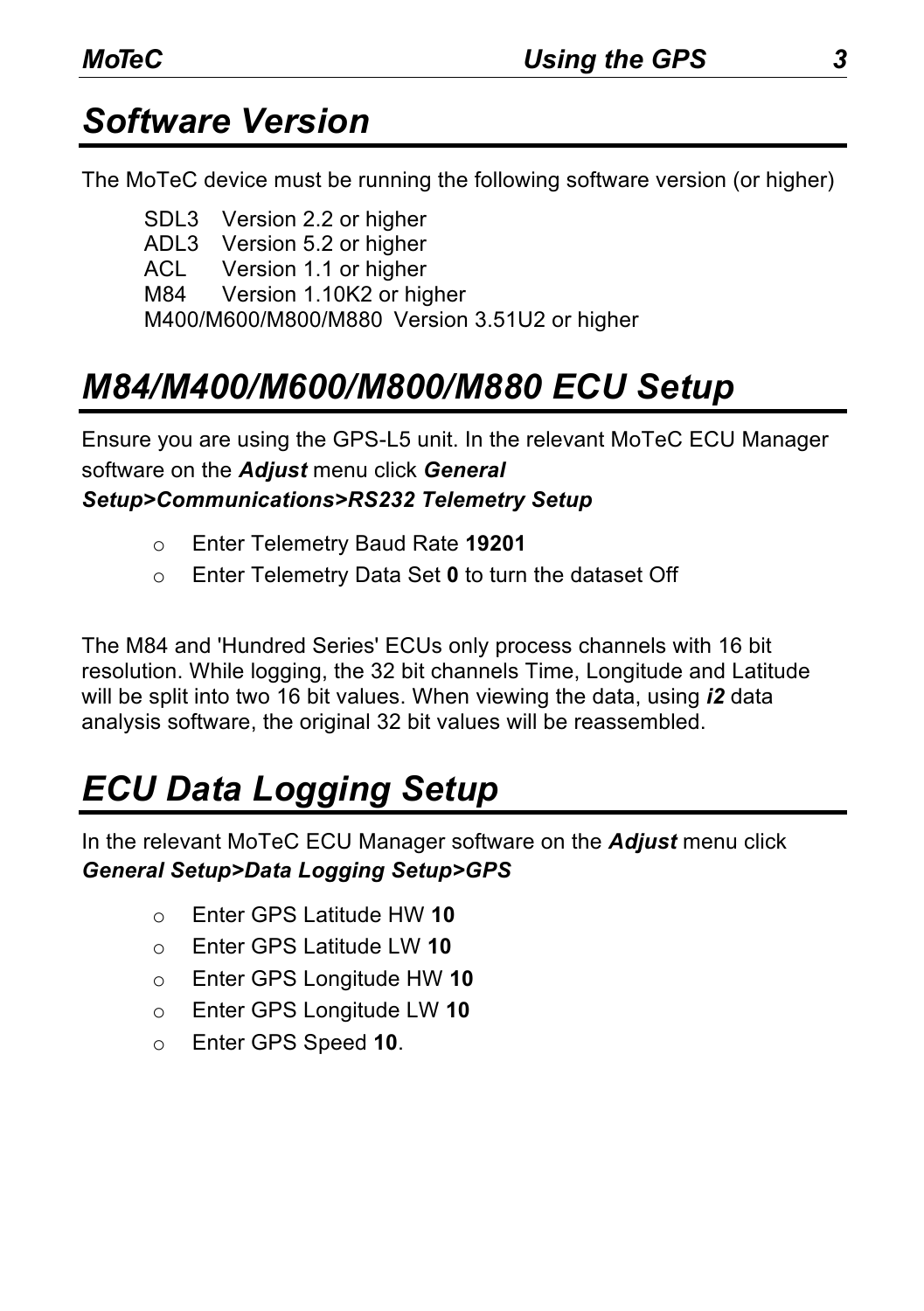## *ADL3/SDL3 Dash Setup*

In the relevant MoTeC Dash Manager software on the *Connections* menu click *Communications*.

- o Select *RS232* in the list and then click *Select*
- o Select **GPS**  *Standard RMC GGA* template and click **OK**
- o Change the *Baud Rate* to **19200 (when using GPS-L5)** or **38400 (when using GPS-L10)** and click **OK**

## *ACL/ADL3/SDL3 Data Logging Setup*

In the relevant MoTeC Manager software on the *Functions* menu click *Logging*

- o Log *GPS Latitude, GPS Longitude and GPS Speed*. The other GPS channels are optional.
- o The logging rate for all GPS channels should be set to 10 Hz when using the GPS-L5 or if using the GPS-L10 set the logging rate to 20 Hz in the Logger.

## *GPS Beacon Setup*

Please refer to *CTN0003 Basic GPS Beacon Setup* for procedure to setup or change the GPS Lap Beacons in your MoTeC Dash Logger.

## *GPS Operation*

In normal use the GPS unit should start operating within 15 to 45 seconds of power up, however during first start-up or if the GPS has been moved to a new location it may take up to 5 minutes before it gains satellite lock and starts transmitting data.

To check that the GPS is operating correctly check the number of satellites being received using the logging device Manager software.

The GPS requires a minimum of 4 satellites to function. Normally, however, the GPS should see at least 7 satellites. If the GPS sees more satellites it will improve accuracy and minimise satellite drop out.

Loss of signal may occur when the satellites are obscured by trees, buildings or a bridge. The GPS will take a second or two to recover from this situation.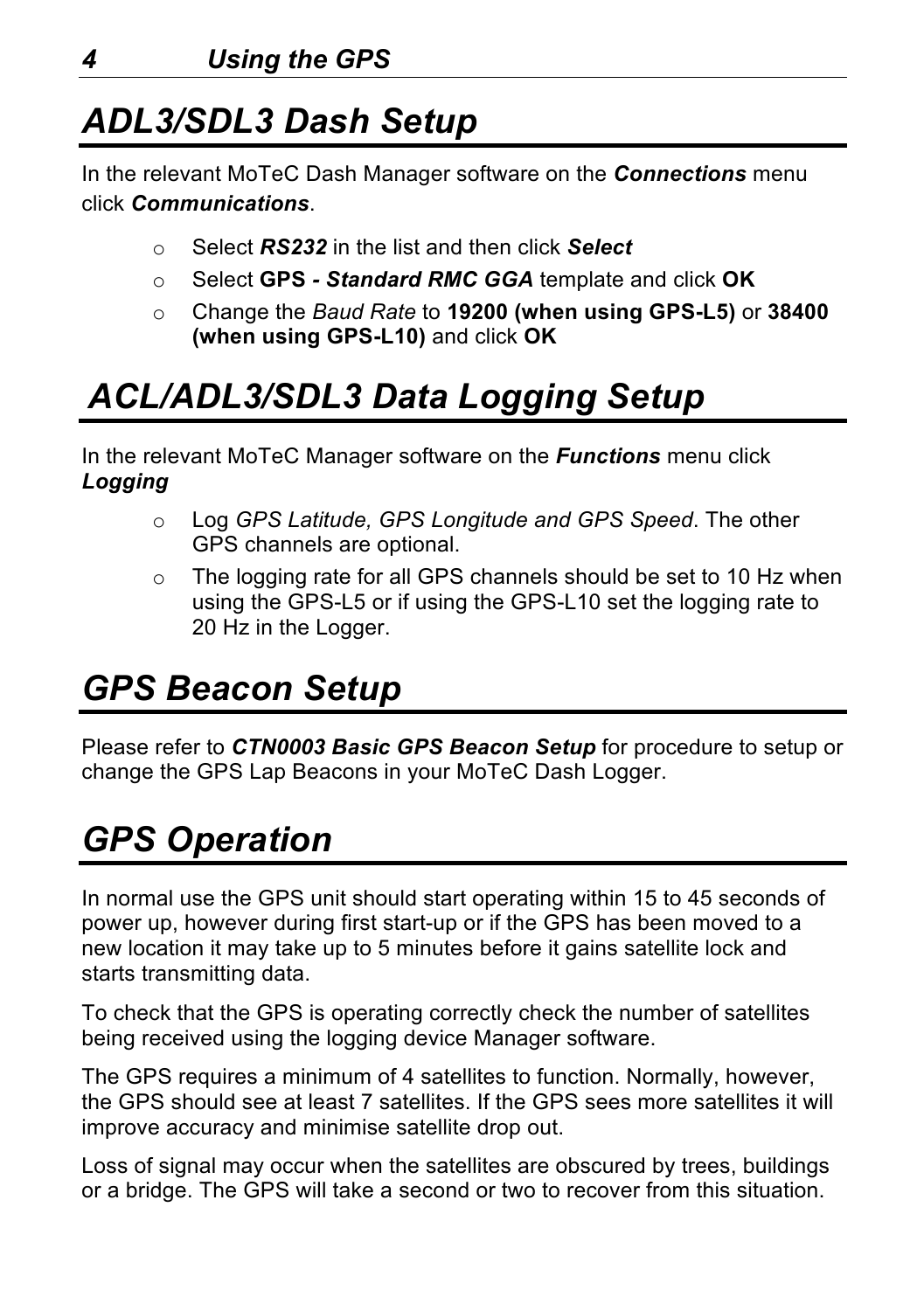## *Data Analysis*

GPS data analysis requires *i2* data analysis software version 1.02 or higher.

All GPS channels (speed, heading, altitude etc.) can be used in the usual way including plotting on a graph.

The GPS position data (latitude and longitude) can also be used for the following:

- To plot the actual path travelled on a GPS Track component
	- o On the *Add* menu select *GPS Track*
- To generate the conventional track map
	- o On Tools menu select Track Editor
	- o Select Generate Track and then GPS method
- To plot the path travelled over a Google Earth image
	- o On the File menu select Google Earth Export